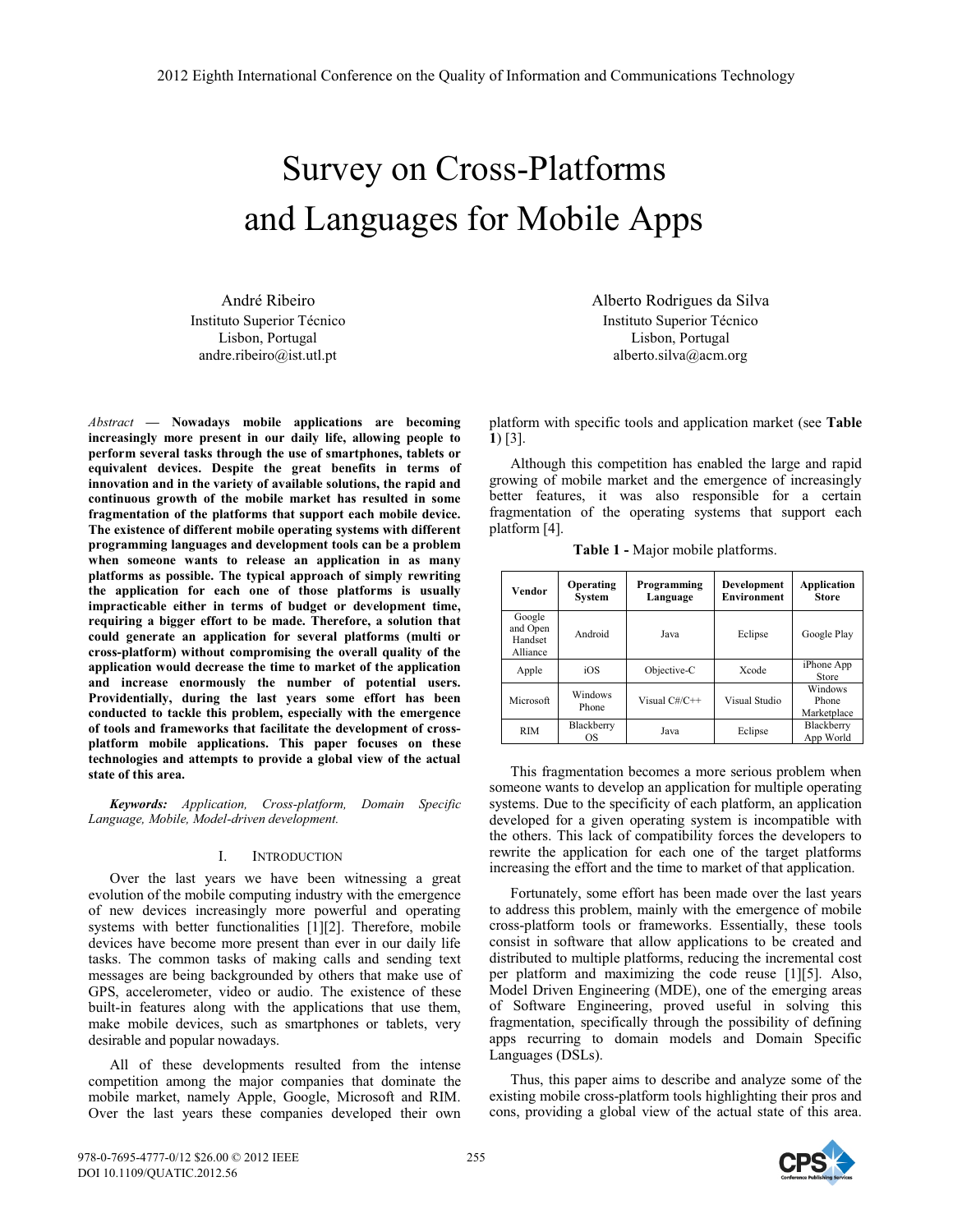There were also considered several factors to provide a better distinction between each tool: technology approach, supported platforms, development environment, type of the resulting app and device API support. Specifically, the technology approach has permitted to divide the surveyed tools in four categories: Runtime, Web-to-native wrapper, App Factory and Domain Specific Language.

In this paper, after the introduction, section 2 gives a brief definition of MDE and DSLs. Section 3 describes each one of the surveyed tools. Then, in section 4 is performed an analysis and comparison between those tools. In section 5 are discussed the main strengths and weaknesses of each tool, which is followed by the main conclusions of this survey, in section 6.

# II. MDE AND DSL

MDE tries to mitigate both software complexity and platform fragmentation problems. In essence, MDE is a software development methodology that seeks to move the source code development process to a more abstract level of specification recurring to the use domain models. These models consist in abstract representations of concepts specific of a certain domain problem. Its main goal is that the model guides all the development activities resulting in quality improvements, increased productivity [6] and shorter time to market [7]. One of the greatest benefits of MDE is the ability to specify the structure and the behavior of a software system in a more platform agnostic way than the traditional programming approaches [8].

A DSL is a language targeted to a particular domain that aims to describe a system using high level specifications. DSLs are supported by a compiler that generates an application from a specification. Since a DSL is expressed using domain concepts, it is normally easier to read, understand, validate and communicate with. In the literature is mentioned that DSLs can improve productivity, reliability, maintainability and portability [9][10][11][12]. DSLs can be either textual or visual. Further on, will be presented two examples of textual DSLs focused on the development of mobile applications.

#### III. SURVEYED TOOLS

For the survey provided in this paper were considered six tools available online. The main criteria used to choose these tools were the existence of enough documentation and the gratuity of them, excepting DragonRAD. Moreover, the first four tools were selected due to their popularity and extensive use. The remaining two, mobl and mdsl, were selected because they are DSLs and can therefore provide a different approach to solve the fragmentation problem, unlike other similar surveys [5][6][24]. Below it will be described each one the tools.

# *A. Rhodes*

Rhodes is a framework for managing enterprise mobile apps and data, developed by RhoMobile. Rhodes allows the development of applications using the well known Model View Controller (MVC) architecture. With this architecture it clearly separates the business logic (controllers) and data definitions (models), written in Ruby, from the visual interface (views), written in HTML, CSS and JavaScript [6]. Rhodes also provides access to native device features through an abstracted set of Ruby APIs.

Rhodes features an app generator that creates controllers and views based on the models defined by the user and that provide basic listing and editing of data. This fact enables that optimistically most of development will be focused on optimizing the views.

When finished, Rhodes apps are compiled into Ruby 1.9 bytecode, which is then interpreted by the Ruby Virtual Machine for the target mobile platform. Therefore, Rhodes is basically a runtime that sits atop the native mobile operating system.

Rhodes also provides an integrated development environment (IDE) based on Eclipse called RhoStudio. RhoStudio facilitates the development of applications with build tools, templates, simulators and debuggers.

Rhodes is part of a wider suite of tools for mobile development (RhoMBUS) that also includes RhoSync for synchronization and back-end integration, RhoHub that provides a cloud-based development environment and deployment via browser and RhoGallery for hosted cloud management of apps [14].

According to reports of RhoMobile there have been over 100.000 downloads of Rhodes and hundreds of Rhodes-based apps on the Apple App Store [5]. Rhodes supports Android, iOS, BlackBerry, Windows Phone and Symbian, and it is available for free under the MIT license [14].

#### *B. PhoneGap*

PhoneGap is an open source framework developed by Nitobi Software, company acquired by Adobe in October of 2011. PhoneGap allows the creation of mobile apps through the use of HTML5, CSS3 and JavaScript. Therefore, it targets mainly web developers who want to create native smartphone apps and distribute them in the corresponding app stores [15].

Essentially, PhoneGap is a "web code wrapper", i.e., during the build process the web code is packaged together with the PhoneGap library into a native application execution shell [5]. Therefore, the resultant apps of PhoneGap are hybrid because they are not purely native neither purely web. Not purely native comes from the layout rendering that is done via web browser instead of using the native language and objects of the platform, whereas not purely web-based results from the lack of support of some HTML [4][6].

PhoneGap does not provide a unique IDE to develop applications on all mobile OS, instead it provides a service called PhoneGap Build that allows developers to compile their PhoneGap apps in the cloud. Fundamentally, the developers upload their app written in HTML, CSS and JavaScript and get back app-store ready application binaries. With this service there's no need to install mobile platform SDKs to build native applications.

PhoneGap is widely used, and by November 2011, Nitobi claimed 600.000 plus downloads of PhoneGap and thousands of apps created with the SDK [5]. PhoneGap supports Android,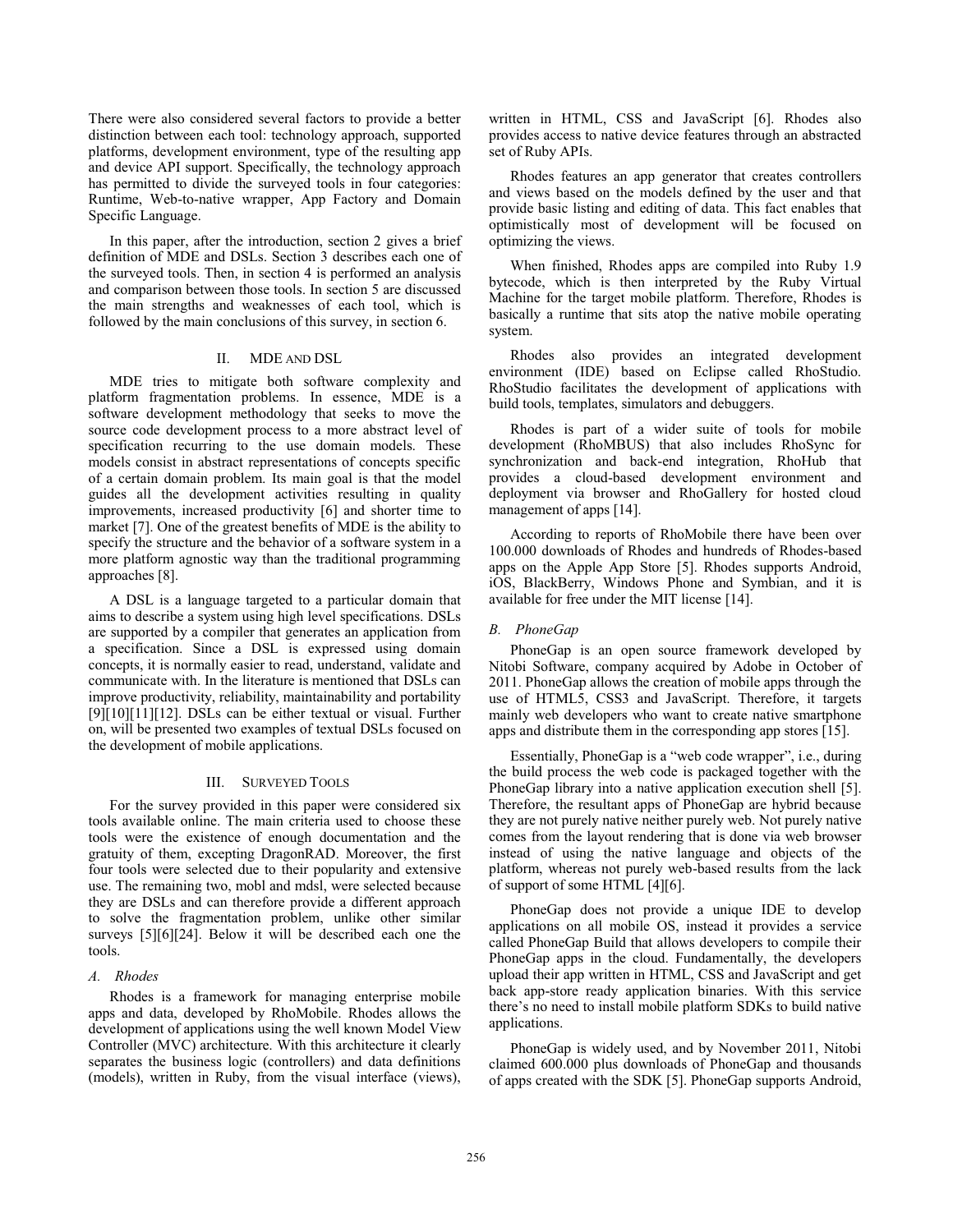iOS, BlackBerry, Windows Phone, Symbian and Bada [4][5]. PhoneGap is freely available online under an Apache License 2.0 [15].

# *C. DragonRAD*

DragonRAD is a mobile development tool developed by Seregon. Just like Rhodes, it focuses on mobile enterprise applications. It is comprised of three major components: Designer, Host and Client.

The DragonRAD Designer is a WYSIWYG drag-and-drop tool based in Lua that runs on a Windows desktop environment. It allows the user to develop the application in a more easy way, reducing the effort of coding and simplifying the maintenance of the code. Nevertheless, scripting can be used when more sophistication is required.

DragonRAD applications are compiled into Lua bytecode, which is executed by the interpreter in the DragonRAD runtime environment. Then, the application can be published to DragonRAD Host, a server that fills the gap between enterprise databases and mobile devices, managing the communication and synchronization between them. It supports several database systems such as MySQL, Oracle or SQL Server.

The DragonRAD Client behaves like the native application on device, which contains the code to interpret and run the application created in the Designer. DragonRAD comes with a default client that is loaded in the emulator or the device while debugging. However, a custom client can be build using the ClientBuilder service in DragonRAD's website when the application is finished [16].

Seregon claims 3.000 registered users. DragonRAD supports Android, BlackBerry and Windows Mobile (predecessor of Windows Phone) [5]. Moreover, DragonRAD offers a 30-day trial for the Designer, after that a subscription of \$4900 per year is required [16].

# *D. Appcelerator Titanium*

Appcelerator Titanium is a platform for developing mobile, tablet and desktop applications using web technologies developed by Appcelerator. Titanium applications are written in HTML, JavaScript and CSS with development tools and support for PHP, Ruby and Python. It provides JavaScript APIs that use native UI and platform APIs to access UI components such as menus, navigation bars or dialog boxes, and native device features.

Titanium links JavaScript to native libraries, compiles it to bytecode and then the platform SDK (Android or iOS) builds the package for the desired target platform in order to run it either on the native simulator or device for testing, or for final packaging for distribution. The output application contains mostly native code and rendering is executed natively. In addition, the output application contains a JavaScript interpreter runtime and a Webkit rendering engine.

At runtime, the loading performance is lower, as interpreting the source code on the device needs to be done every time the application runs.

Titanium also includes an Eclipse-based IDE called Titanium Studio that offers features like code completion, inline debugging and the possibility to run and deploy applications [1][5][17].

Appcelerator claims a developer client base of 250.000 mobile developers [5]. Titanium supports iOS, Android and Blackberry (beta version) and it is available for free under an Apache License 2.0 [17].

# *E. mobl*

mobl is a free and open source domain specific language developed by Zef Hemel as part of his Ph.D. thesis project. It has a similar syntax to JavaScript and was designed specially to speed up the development of mobile applications. mobl uses HTML5, JavaScript and CSS and offers a language to built native-feeling web apps that can be deployed on several platforms. Its compiler automatically generates the related static JavaScript and HTML files ready to be deployed to any web host and to be cached on the device, in order to enable offline web applications.

mobl allows the definition of user interfaces, data model, application logic and web service interfaces in a declarative manner. It contains language features like entities, screens, controls, styles and web services that makes it domain specific.

It is supported by Eclipse IDE providing features like error detection, syntax highlighting reference resolving or code completion. Also this IDE compiles the code whenever the user saves it allowing it to be readily tested in a mobile browser. mobl supports iOs and Android [18][19].

# *F. Canappi mdsl*

mdsl is a domain specific language developed by Canappi focused on describing an application in a technology and architecture independent way. Similarly to mobl, mdsl allows the definition of a mobile application in a declarative way. The main concepts of this language are entity, view, layout, action and connection.

A view represents the unit of interaction, i.e., the screens. A layout is a simple definition of a group of controls, such as buttons or text boxes, that are connected to views. Some controls may be assigned an action with some custom code or use a standard action, such as "navigate to" another view.

Connections are HTTP based operations which may accept a series of parameters and return a JSON or XML based response. Connection's parameters and response elements can be mapped to the controls using a mapping element. In essence, connections represent web service calls.

Entities represent the data model of the application. The definition of entities generates MySQL schema, standard PHP files and some basic HTML forms which can be used in a companion web site to access the same data as the mobile application.

The development of mdsl apps can be done using Canappi's Eclipse editor. It's also possible to develop using design tools like Apple Interface Builder or Balsamiq and generate an mdsl template from it. A mdsl-based app can be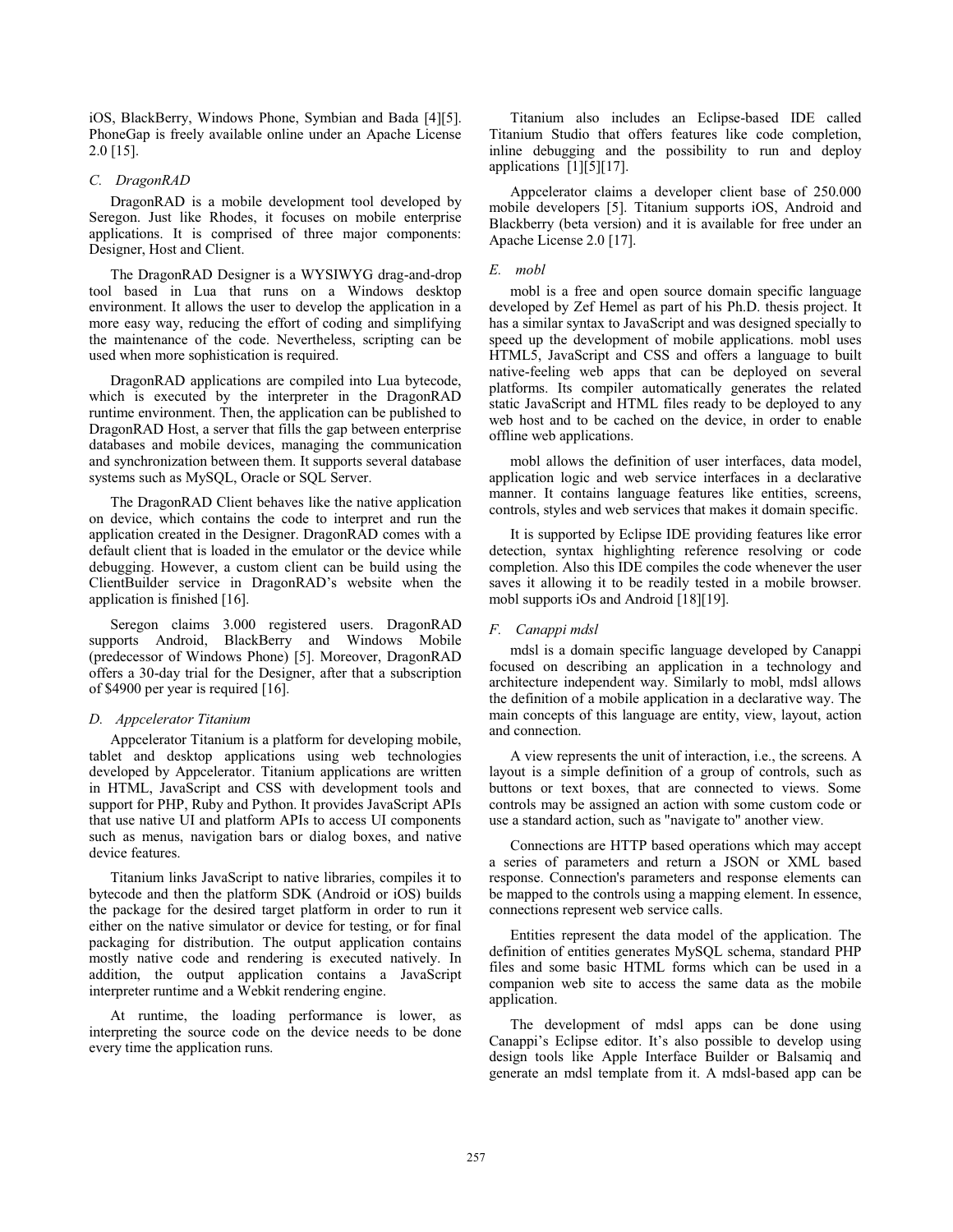created in five steps: (1) create the msdl file in Eclipse; (2) upload the file in Canappi's website; (3) download the generated code; (4) create the Xcode (for iOS) or Android project; (5) add the required libraries and compile it.

mdsl supports the generation of native iOs and Android (beta version) applications and has plans for a future Windows Phone support. In addition, it is freely available online [20][21].

# IV. ANALYSYS AND COMPARISON

This section will emphasize the differences between the tools previously described. The factors considered to analyze and compare the tools were: the technology approach, supported platforms, development environment, type of the resulting app and the device API support.

#### *A. Technology Approach*

An important factor that distinguishes the tools of each other is the technology approach used (see **Table 2**). In this survey were identified four classes of approaches: Runtime, Web-to-native wrapper, App Factory and Domain Specific Language (DSL).

Runtime consists in an execution environment and a layer that makes the mobile app and the native platform compatibles. Runtimes uses several methods of code execution, such as interpretation, translation or virtualization. The typical approach consists in translating the code to bytecode and then, at runtime, that bytecode is executed by a virtual machine supported by the mobile device. Rhodes and Titanium belong to this category.

Web-to-native wrapper is the approach used by PhoneGap and consists in a solution that packages web code with libraries inside a native app shell. Those libraries have the task of linking the web code to the native one.

App Factories consist in visual tools that allow users to develop their app without code. Usually, they are based in templates and provide drag and drop features to generate the code. This approach is the one used by DragonRAD [1][5].

Finally, DSLs are programming languages or executable specifications focused on a particular problem domain and that use abstractions and domain concepts to describe the apps [9]. mobl and mdsl fall into this class through the application of concepts of the mobile domain.

Some other categories could have been considered in this survey, such as source code translators or cross-compilers that convert source code into another language (bytecode, native language or assembly) and are usually used with Runtimes. In [22] is presented an example of such a tool.

## *B. Platform Support*

All of these tools share the benefit of allowing the generation and deployment to multiple platforms from a single codebase. However, as can be observed in **Table 3**, PhoneGap and Rhodes are the tools that support more platforms. In the opposite side, DragonRAD, mobl and mdsl support only two platforms [14][15][16][17][18][20].

**Table 2 -** Comparison of some development features.

| MDE? | Tool      | <b>Technology</b><br>Approach | Language                             | <b>Resulting</b><br>App |  |
|------|-----------|-------------------------------|--------------------------------------|-------------------------|--|
| ×    | Rhodes    | Runtime                       | Ruby, HTML,<br>CSS and<br>JavaScript | Native                  |  |
| x    | PhoneGap  | Web-to-native<br>wrapper      | HTML, CSS<br>and JavaScript          | Hybrid                  |  |
| x    | DragonRAD | App Factory                   | <b>WYSIWYG</b><br>and Lua            | Native                  |  |
| x    | Titanium  | Runtime                       | HTML, CSS<br>and JavaScript          | Native                  |  |
|      | mobl      | DSL                           | mobl                                 | Web                     |  |
|      | mdsl      | <b>DSL</b>                    | mdsl                                 | Native                  |  |

**Table 3 -** Platforms supported by each tool.

| Tool<br>Platform | Android | iOS | BlackBerry | Windows<br>Phone |
|------------------|---------|-----|------------|------------------|
| Rhodes           |         |     |            |                  |
| PhoneGap         |         |     |            |                  |
| DragonRAD        |         |     |            |                  |
| Titanium         |         |     |            |                  |
| mobl             |         |     |            |                  |
| mdsl             |         |     |            |                  |

#### *C. Development Environment*

In terms of the development environment, all the tools, with the exception of PhoneGap, use a specific IDE to develop the applications, as can be seen in **Table 4**. Four of the analyzed tools use Eclipse or an Eclipse-based solution as IDE. PhoneGap instead offers an extension that could be installed on the native IDE of the mobile platforms (e.g. Xcode for iOS or Eclipse for Android). It also offers the PhoneGap Build to compile the apps.

A different approach is used by DragonRAD that provides a visual drag and drop editor. Like DragonRAD, mdsl also supports the use of visual editors, namely Interface Builder (available only for Mac OS) and Balsamiq [14][15][16][17][18][20].

**Table 4 -** Development environment of each tool.

| Tool      | <b>Development Environment</b>         |  |  |
|-----------|----------------------------------------|--|--|
| Rhodes    | RhoStudio                              |  |  |
|           | (Eclipse-based) / RhoHub               |  |  |
| PhoneGap  | Native IDE of the mobile platform      |  |  |
| DragonRAD | DragonRAD Designer                     |  |  |
| Titanium  | Titanium Studio (Eclipse-based)        |  |  |
| mobl      | Eclipse                                |  |  |
| mdsl      | Eclipse / Interface Builder / Balsamig |  |  |

#### *D. Type of the Resulting App*

A great difference between the tools is the type of the app produced, which can be native, web or hybrid. A native app consists in the result of building an app in a device's native programming language. A web app is a website accessed from the device's browser and that is implemented to resemble an application rather than a traditional website. A hybrid app is built using web technologies and then wrapped in a platform-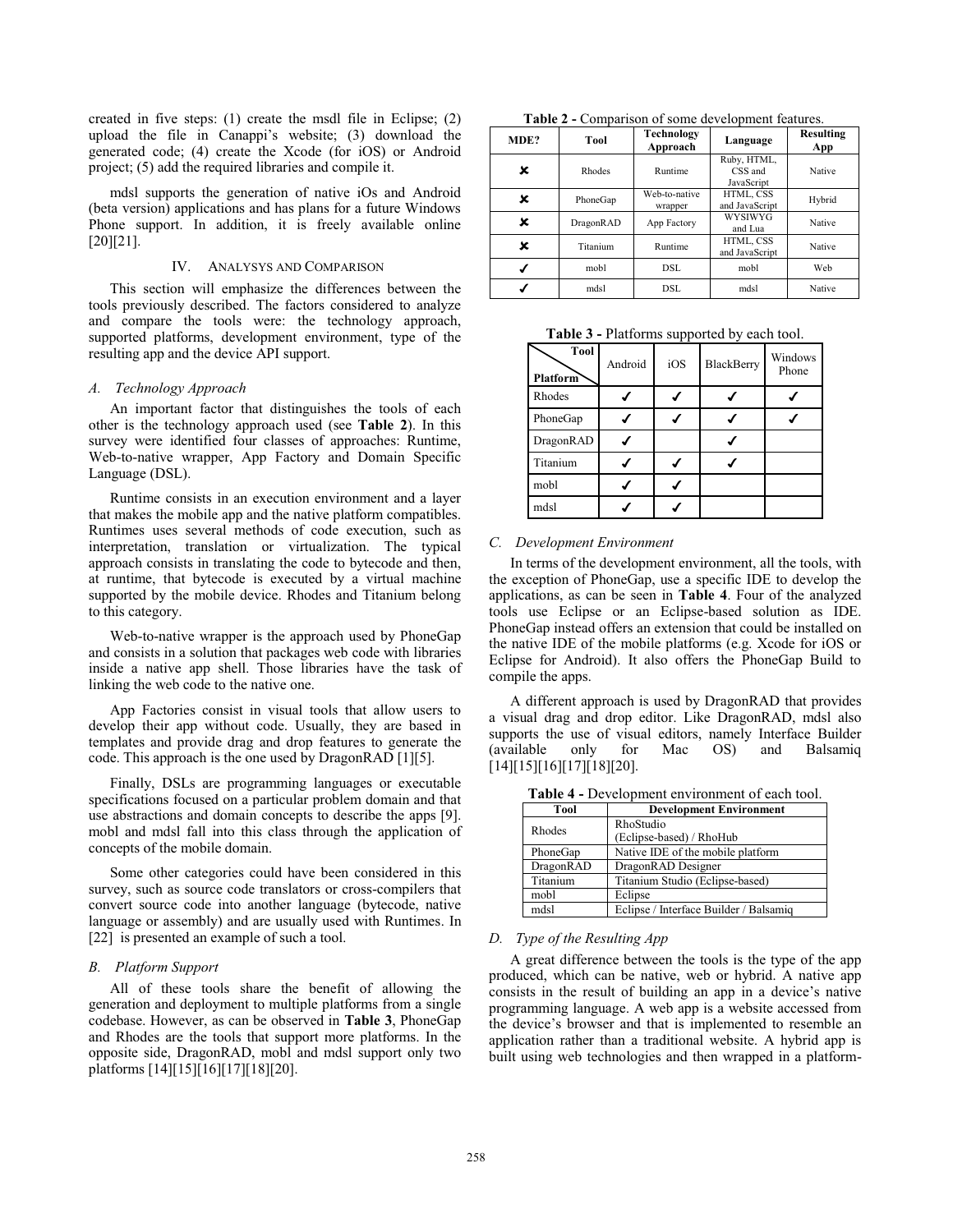specific shell that allows it to be installed just like a native app [22].

In **Table 2** can be observed that Rhodes, Titanium, DragonRAD and mdsl generate native apps. PhoneGap generates hybrid apps while mobl generates essentially web apps [5][14][15][16][17][18][20].

# *E. Device API Support*

Another important factor to take into account is the ability to access device capabilities such as camera, accelerometer or GPS. **Table 5** summarizes some of the capabilities offered by each tool.

| Feature<br><b>Tool</b> | Accelerometer | Camera | Contacts | Media | <b>GPS</b> |
|------------------------|---------------|--------|----------|-------|------------|
| Rhodes                 |               |        |          |       |            |
| PhoneGap               |               |        |          |       |            |
| DragonRAD              |               |        |          |       |            |
| Titanium               |               |        |          |       |            |
| mobl                   |               |        |          |       |            |
| mdsl                   |               |        |          |       |            |

**Table 5 -** Ability to access device capabilities comparison.

#### V. DISCUSSION

The factors or characteristics pointed in the previous section could be crucial to the selection of one tool instead of other. From these factors, it is possible to suggest the more suited target audience of each surveyed tool and to emphasize the main strengths and weaknesses of each one.

By the fact of being Runtimes, Rhodes and Titanium target software developers who seek for more compatibility and proximity to the native look and feel of each platform. Although, this approach could represent a degradation of performance since it's needed to interpret the code at runtime.

In turn, PhoneGap as a Web-to-native wrapper is more suited to web developers who want to convert their web apps to native in order to publish them in the mobile app markets.

DragonRAD, because of being an App Factory, is more suited for non-developers or people that want to develop simple apps without the burden of programming.

mobl and mdsl, as DSLs, are more appropriate for developers that want a language closer or more focused in the mobile domain.

Furthermore, it is possible to differentiate the tools according to the target app. mobl, mdsl and PhoneGap are more targeted to Rich Internet Applications. In turn, Rhodes, DragonRAD and Titanium are more oriented to data driven enterprise apps for B2C, B2B and B2E with backend support and where the need for a more proximity with the native features is quite important.

Following, it will be presented the main strengths and weaknesses of each tool.

#### *A. Rhodes*

Rhodes is available for free and supports a broad range of mobile platforms and device hardware features. Also the existence of an Eclipse-based IDE and the support of browserbased app construction using RhoHub represent advantages of using Rhodes. The use of Ruby code helps to structure the business logic using the MVC architecture.

On the other hand, Rhodes requires the knowledge of Ruby, which is a language not as popular as others, such as Java or PHP. Another weakness is the fact that Rhodes doesn't generate native source code, only native package, which can limit any further tweaking of the app. Moreover, the update of HTML or JavaScript code used by Rhodes requires a complete rebuild [1][5][6][14][24][25].

#### *B. PhoneGap*

PhoneGap is free and has the widest range of platforms supported from all the surveyed tools. PhoneGap apps are built purely in HTML, JavaScript and CSS what lowers the barrier of adoption for web developers. The providing of all native wrapper source code allows its customization if needed. In addition, PhoneGap interfaces with several device hardware features.

On the other hand, PhoneGap assumes that normal capabilities of a web-based application are available. Moreover, it lacks of support for some native UI components and doesn't provide its own IDE, requiring the use of the IDEs of each platform [1][5][6][15][24][25].

#### *C. DragonRAD*

DragonRAD has as main strengths the generation of native apps and the drag and drop editor that lowers the entry barrier for non-programmers.

As main weaknesses, DragonRAD has the license price and the small set of platforms supported. The drag-and-drop development approach can cause limited appeal to IT departments, where control of code or design flexibility is quite important [5][6][16].

# *D. Appcelerator Titanium*

Titanium has as main strengths the fact that it is freely available, the generation of truly native code and the existence of its own IDE. Furthermore, as apps are built purely in HTML, JavaScript and CSS makes lower the barrier of adoption for web developers.

The main disadvantages of Titanium are the potentially restrictive APIs and the small set of platforms currently supported [1][5][17][24][25].

#### *E. mobl*

The main strengths of mobl are the free license, its syntax and semantics similar to JavaScript, the use of domain